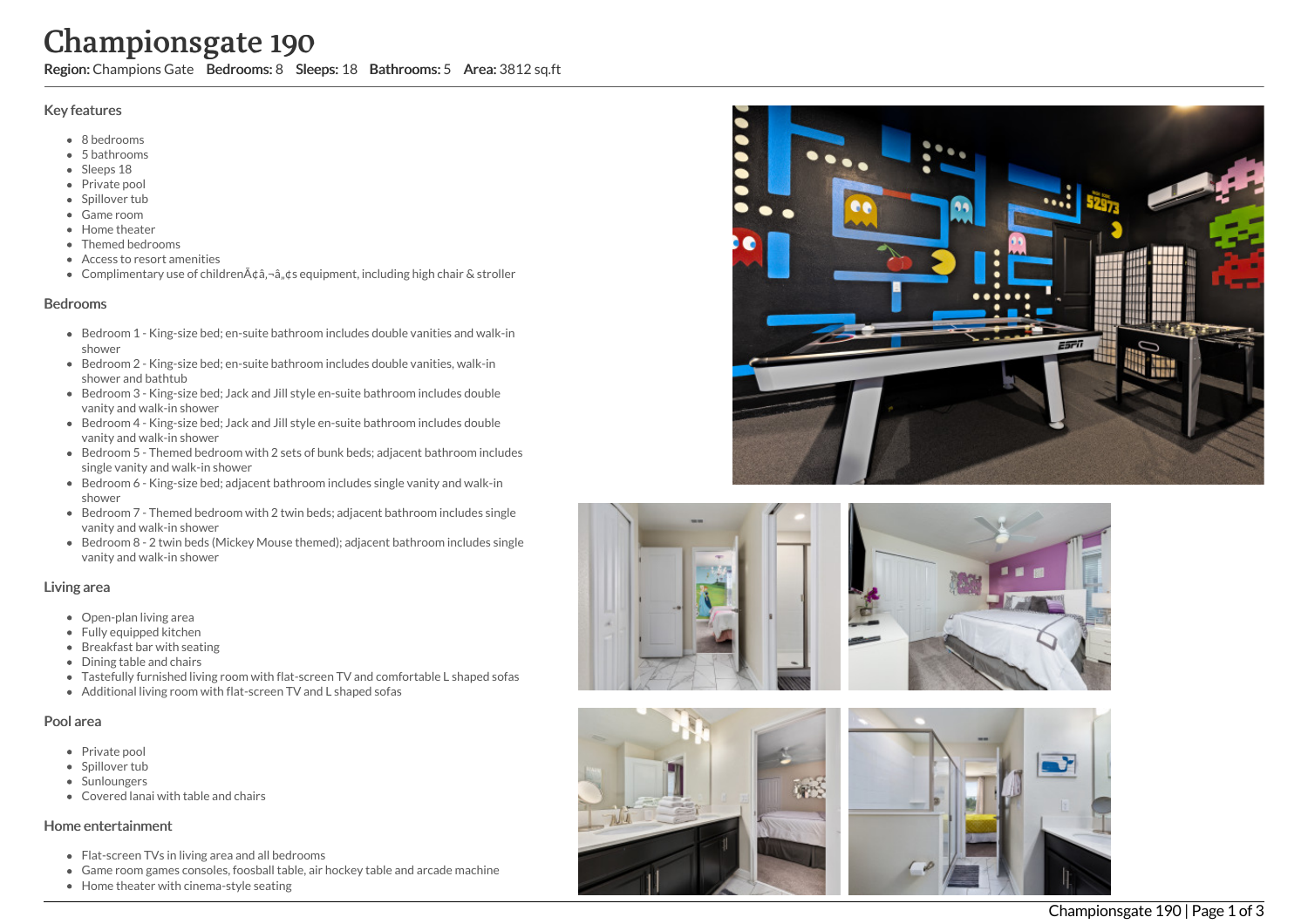#### General

- Air conditioning throughout
- Complimentary wifi
- Bedding and towels included
- Private parking

## Laundry room

- Washer and dryer
- $\bullet$  Iron and ironing board

# Children's equipment

- High chair (complimentary)
- Stroller (complimentary)
- Pack and play (complimentary)
- Crib (available for hire)

# Resort facilities

Ideally located close to many of Orlando A¢â,¬â, ¢s theme parks, Championsgate Resort offers a wide variety of fantastic amenities for the whole family to enjoy. Set within 900 acres, this luxury resort is home to an 18-hole championship golf course, a fully equipped gym, a games room and multiple sports courts. Guests can choose from a selection of swimming pools; kids will enjoy the waterslides and splash park whilst adults can float in the lazy river, or relax under a private cabana. An excellent retreat after a busy day at the parks, guests of Championsgate Resort will also have access to a movie theater, a range of shops and an impressive spa. There is also a great selection of restaurants and bars on site, including a poolside grill, a sports bar and the impressive clubhouse.

# Places of interest

- Golf courses 0 miles
- $\bullet$  Shopping mall 3 miles
- Disney World 8 miles
- Seaworld 17 miles
- Universal Studios 20 miles
- Legoland 25 miles